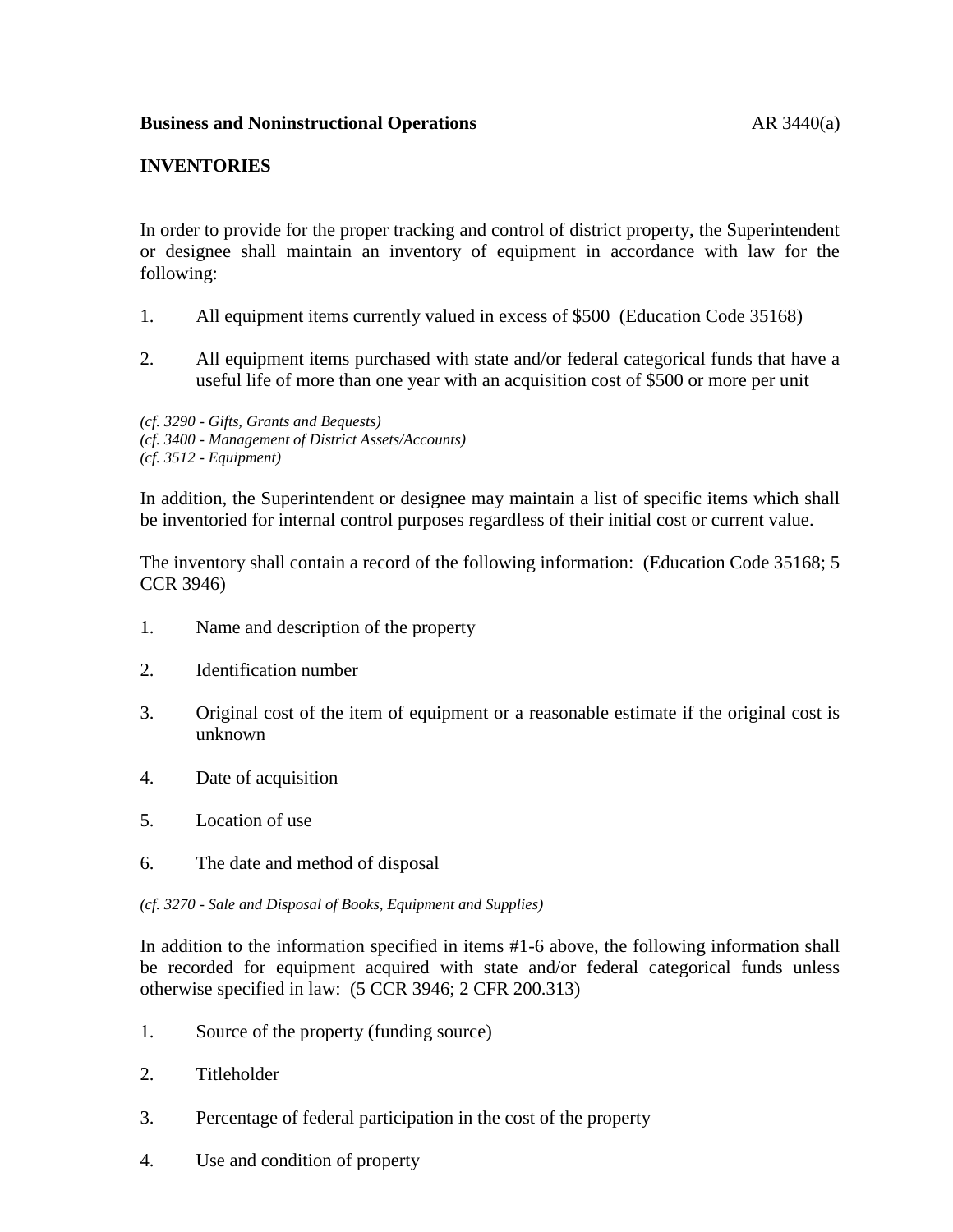## **INVENTORIES** (continued)

- 5. Sale price of the property upon disposition and method used to determine current fair market value
- *(cf. 3230 - Federal Grant Funds)*

At the time of purchase, the Superintendent or designee shall affix a label to the equipment containing the identification number and the district name. Equipment items purchased with categorical program funds shall also be labeled with the name of the project in accordance with 5 CCR 3946.

Whenever an equipment item is moved to a new location or the equipment is used for a new purpose, the new location or purpose shall be recorded in the inventory.

A copy of the inventory shall be kept at the district office and at the appropriate school site.

*(cf. 3580 - District Records)*

The Superintendent or designee shall annually submit an inventory listing of federally owned property in its custody to the federal agency that granted the award. (2 CFR 200.312)

### **Physical Inventory**

At least once every two years, a physical inventory of equipment shall be conducted and the results reconciled with the property records. (2 CFR 200.313)

The Superintendent or designee shall establish procedures for conducting the physical inventory which shall include, but not be limited to, designation of person(s) responsible for coordinating and conducting the inventory, preparation and distribution of count sheets, procedures for implementing the inventory, and procedures for conducting a recount to substantiate the validity of the inventory.

The Superintendent or designee shall investigate any differences between the quantities determined by the physical inspection and those in the accounting records.

*Legal Reference: (see next page)*